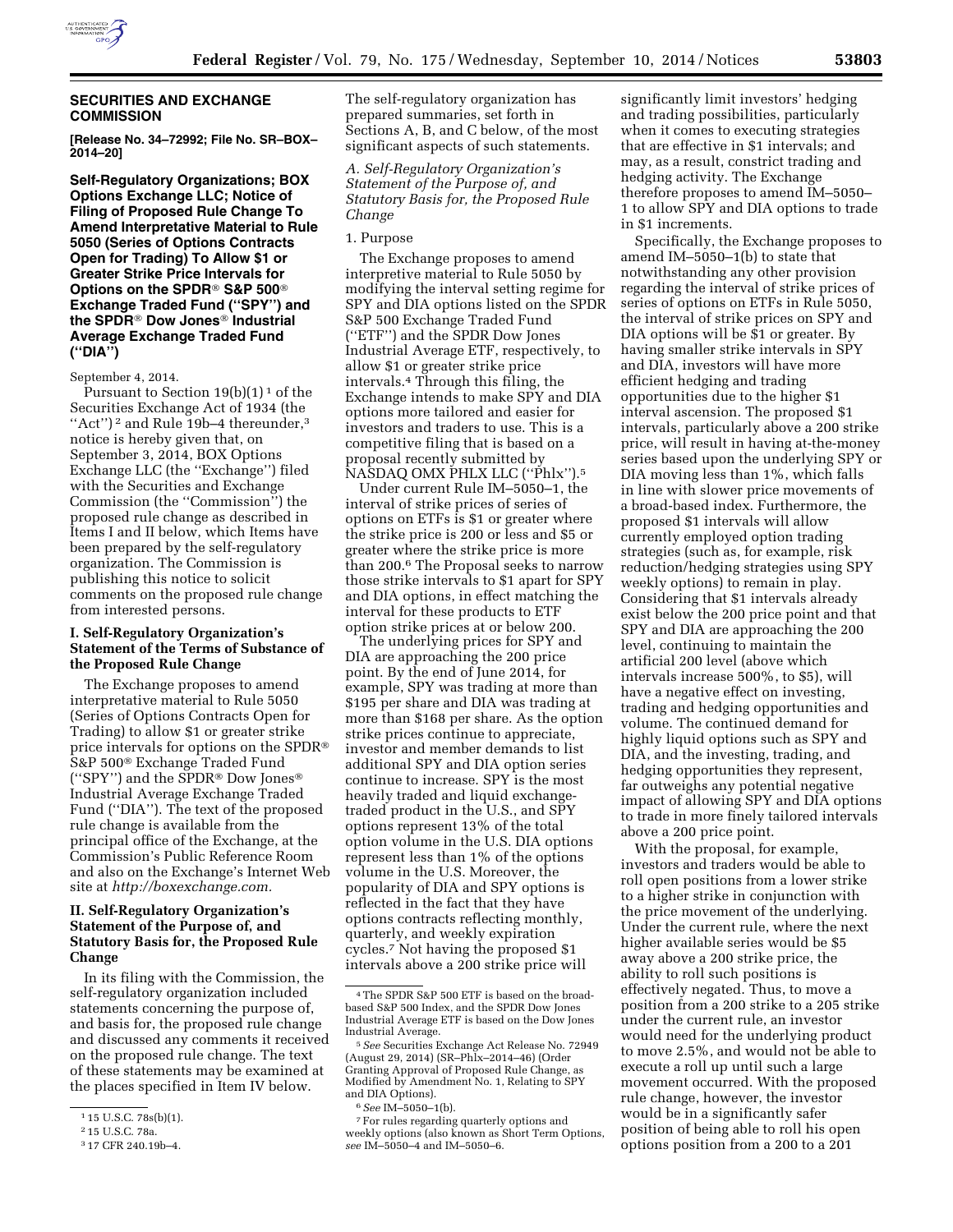strike price, which is only a 0.5% move for the underlying.

By allowing SPY and DIA options in \$1 intervals over a 200 strike price, the proposal will moderately augment the total number of options series available on the Exchange. However, the Exchange has analyzed its capacity and represents that it and the Options Price Reporting Authority (''OPRA'') have the necessary systems capacity to handle any potential additional traffic associated with this proposed rule change. The Exchange believes that its members will not have a capacity issue as a result of this proposal. The Exchange also represents that it does not believe this expansion will cause fragmentation of liquidity. The Exchange's beliefs are supported by the limited nature of the proposal, which applies to two symbols rather than to all ETF products. Moreover, while under the current rule-set there is ample liquidity, it is constricted above 200. This proposal only enhances liquidity at more rational strike intervals necessary to benefit investors as the stock market improves in value.

The Exchange believes that the proposed rule change, like the other strike price programs currently offered by the Exchange, will benefit investors by giving them more flexibility to more closely tailor their investment and hedging decisions by allowing SPY and DIA options to trade in finer \$1 intervals.

#### 2. Statutory Basis

The Exchange believes that the proposal is consistent with the requirements of Section 6(b) of the Securities Exchange Act of 1934 (the "Act"),<sup>8</sup> in general, and Section 6(b)(5) of the Act,9 in particular, in that it is designed to prevent fraudulent and manipulative acts and practices, to promote just and equitable principles of trade, to foster cooperation and coordination with persons engaged in facilitating transactions in securities, to remove impediments to and perfect the mechanism of a free and open market and a national market system, and, in general to protect investors and the public interest.

In particular, the proposed rule change would add consistency to the SPY and DIA options markets and allow investors to use SPY and DIA options more easily and effectively. Moreover, the proposed rule change would allow investors and traders, whether big or small, to better trade and hedge positions in SPY and DIA options where the strike price is greater than 200, and ensure that SPY and DIA options investors and traders are not at a disadvantage simply because of the strike price.

The Exchange also believes the proposed rule change is consistent with Section  $6(b)(1)$  of the Act,<sup>10</sup> which provides that the Exchange be organized and have the capacity to be able to carry out the purposes of the Act and the rules and regulations thereunder, and the rules of the Exchange. The rule change proposal allows the Exchange to respond to customer demand to allow SPY and DIA options to trade in \$1 intervals above a 200 strike price. The Exchange does not believe that the proposed rule would create additional capacity issues or affect market functionality.

As noted above, ETF options trade in wider \$5 intervals above a 200 strike price, whereby options at or below a 200 strike price trade in \$1 intervals. This creates a situation where contracts on the same option class, namely SPY and DIA options, effectively may not be able to execute certain strategies such as, for example, rolling to a higher strike price, simply because of the arbitrary 200 strike price above which options intervals increase by 500%. This proposal remedies the situation by establishing an exception to the current ETF interval regime, for SPY and DIA options only, to allow such options to trade in \$1 or greater intervals at all strike prices.

The Exchange believes that the proposed rule change, like other strike price programs currently offered by the Exchange, will benefit investors by giving them increased flexibility to more closely tailor their investment and hedging decisions. Moreover, the proposed rule change is consistent with changes proposed by at least one other exchange.11

With regard to the impact of this proposal on system capacity, the Exchange has analyzed its capacity and represents that it and OPRA have the necessary systems capacity to handle any potential additional traffic associated with this proposed rule change. The Exchange believes that its members will not have a capacity issue as a result of this proposal.

#### *B. Self-Regulatory Organization's Statement on Burden on Competition*

The Exchange does not believe that the proposed rule change will impose any burden on competition not necessary or appropriate in furtherance of the purposes of the Act. In this regard and as indicated above, the Exchange notes that the rule change is being proposed as a competitive response to a filing submitted by Phlx.12 The Exchange believes that the proposed rule change is necessary to permit fair competition among the options exchange with respect to strike intervals for SPY and DIA options. The Exchange believes that the proposed rule change will result in additional investment options and opportunities to achieve the investment and trading objectives of market participants seeking efficient trading and hedging vehicles, to the benefit of investors, market participants, and the marketplace in general. Specifically, the Exchange believes that SPY and DIA option investors and traders will significantly benefit from the availability of finer strike price intervals above a 200 price point.

# *C. Self-Regulatory Organization's Statement on Comments on the Proposed Rule Change Received From Members, Participants, or Others*

The Exchange has neither solicited nor received comments on the proposed rule change.

## **III. Date of Effectiveness of the Proposed Rule Change and Timing for Commission Action**

Because the proposed rule change does not (i) significantly affect the protection of investors or the public interest; (ii) impose any significant burden on competition; and (iii) become operative for 30 days from the date on which it was filed, or such shorter time as the Commission may designate, the proposed rule change has become effective pursuant to Section 19(b)(3)(A) of the Act<sup>13</sup> and Rule  $19b-4(f)(6)$ thereunder.14

The Exchange has asked the Commission to waive the 30-day operative delay so that the proposal may become operative immediately upon filing. The Exchange stated that waiver of this requirement will ensure fair

<sup>8</sup> 15 U.S.C. 78f(b).

<sup>9</sup> 15 U.S.C. 78f(b)(5).

 $^{10}\,15$  U.S.C. 78f(b)(1).

<sup>11</sup>*See, e.g.,* Securities Exchange Act Release No. 72482 (June 26, 2014), 79 FR 37825 (July 2, 2014) (SR–CBOE–2014–051) (notice of filing and immediate effectiveness modifying the strike price regime for Mini-S&P 500 Index (XSP) options).

<sup>12</sup>*See supra* note 5.

<sup>13</sup> 15 U.S.C. 78s(b)(3)(A).

<sup>14</sup> 17 CFR 240.19b–4(f)(6). As required under Rule 19b–4(f)(6)(iii), the Exchange provided the Commission with written notice of its intent to file the proposed rule change, along with a brief description and the text of the proposed rule change, at least five business days prior to the date of filing of the proposed rule change, or such shorter time as designated by the Commission.